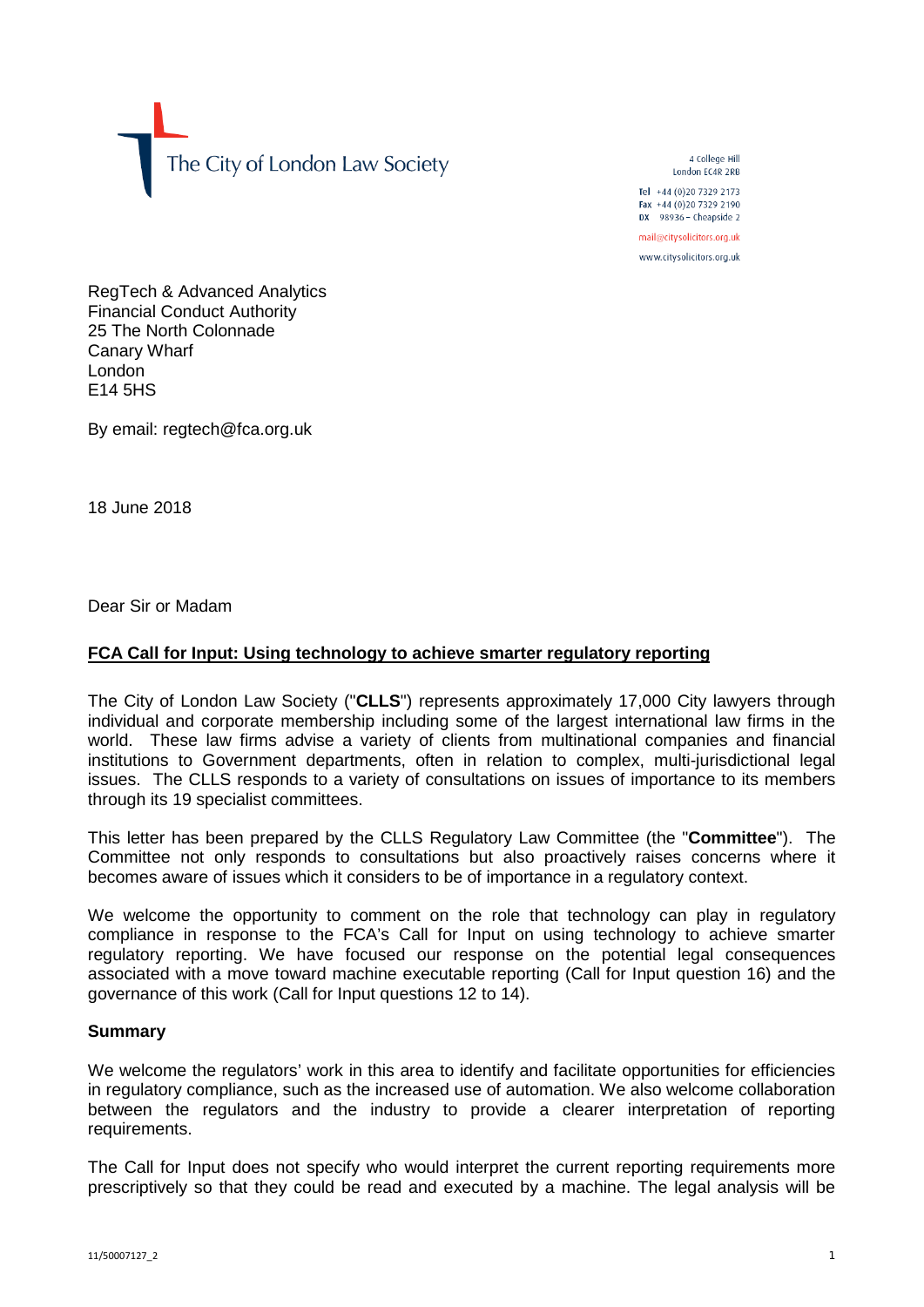determined by the choice of approach for creating and maintaining these machine-readable rules. Subject to further clarity on what the preferred model is, we have commented on general legal considerations such as liability, the legal status of the machine-readable rules, and the need for transparent processes for rule changes.

It is also important to acknowledge the limitations of what can be achieved via automation. This use of technology may lend itself to some data reporting requirements but not to the vast majority of the regulatory rulebook.

# **Techsprint proof of concept**

The Call for Input describes the steps that were taken to develop the proof of concept at the FCA and Bank of England's techsprint in November 2017. The techsprint focused on automating one cell of a regulatory report: the reporting of retail customer liabilities (line 25 SUP 16.12 FSA001). As well as automating the reporting of that data, a real time rule change was simulated which automatically changed the data that was reported.

## **Who would be responsible for the machine-readable rule interpretation?**

A crucial element of the techsprint's process was rewriting the original FCA rule in a way that reduced the ambiguity in the language of the rule.

Currently, most regulation is written in a natural language which is not sufficiently standardised format to allow them to be read by a machine. Terms may be defined broadly or not at all. Human judgement is required to determine whether and how rules apply to the facts.

The first step towards automation therefore requires someone to review the current regulation and rewrite it in a more prescriptive way, reducing sufficient ambiguity from the rule to make it machinereadable. This is likely to require that person taking a narrower interpretation of the scope of that rule. Whoever takes on this responsibility for rewriting the rule also takes the risk that its narrower interpretation does not capture the full scope of the original rule. It is possible that someone adhering to the prescriptive, machine-readable version of the rule might not comply with the original rule.

According to the Call for Input, the rule that was the subject of the techsprint was not specific enough to allow the rule to be rewritten in a machine-readable way and the FCA and Bank of England had to produce more detailed definitions for this purpose.

The Call for Input does not specify who would perform this function as part of the next stage of development of the technology. There is a range of approaches which could be taken to create and maintain machine-readable rules. For example:

- **Regulator-led approach**: The regulators could replace existing requirements with more detailed rules (and so benefitting from the statutory consultation process) which are intended to be read by a machine. These could be presented as code for regulated firms to apply to the data they hold. Alternatively, code could be provided as guidance which would demonstrate compliance with the underlying rule.
- **Firm-led approach**: Alternatively, each regulated firm could adopt its own interpretation of the requirements and apply automated operations to them to the extent possible.
- **Industry-led approach**: The Call for Input suggests that, "if an appropriate forum or mechanism existed", regulated firms could collaborate and effectively crowdsource a machine-readable interpretation of the regulations.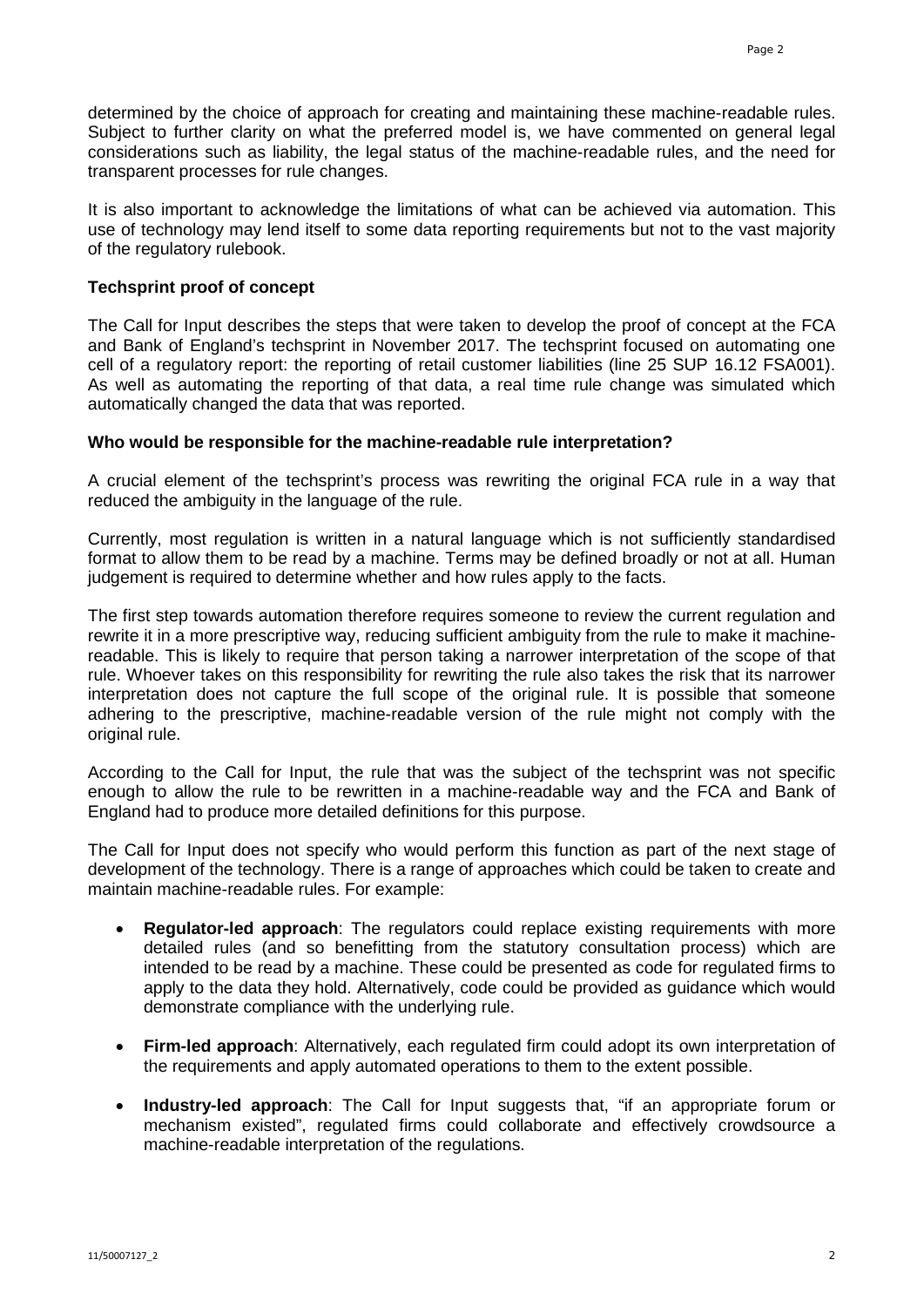The legal consequences will depend on the detail of the model which is adopted (e.g. determining where the responsibility for the machine-readable rule interpretation lies).

## **Crowdsourcing regulatory interpretation**

If the regulators preferred model is to encourage industry to agree a machine-readable interpretation of the rules, we assume that the regulatory requirements would remain unchanged and individual regulated firms would continue to be held responsible for the reports that they submit to the regulators, even where the industry-standard interpretation is relied upon.

A significant risk for a regulated firm under this model is that the interpretation is deficient in some way and results in that firm submitting non-compliant reports to the regulator. We anticipate that regulated firms would need assurance that the industry-standard interpretation does in fact meet the relevant requirements for the data they submit.

A broader risk of this approach is that any deficiency in the interpretation would be shared across many regulated firms. Errors in interpretation which today may only affect single reports or single regulated firms could be magnified to affect the whole industry.

If an industry-led model is preferred, we recommend that a governance framework is established to manage the development of automatable rules. This would necessarily be an approach that brings the industry and the regulators together. Under this framework the industry may take the lead on agreeing a standard interpretation of the rules but with the prospect of a sign-off or similar endorsement from the regulators that this interpretation is sufficient for compliance.

The role of the regulators in this framework should also be to ensure that all impacted regulated firms are represented in the future development of the technology and to act as a counterweight to regulated firms' vested interests. The regulators would need to ensure that the automated reporting regime does not excessively benefit some regulated firms, such as those with the resources and IT infrastructure to benefit from such a change, and disadvantage others.

Such a governance framework could not end once the technology is established but rather crowdsourcing an industry-standard interpretation would require ongoing maintenance to reflect changes in that interpretation over time. Without this, the standards may ossify and increase the risk of gaps in compliance.

## **Interaction between machine-readable rules and other rules**

The next stage of development of this technology may involve the regulators either producing new machine-readable rules for certain parts of their rulebooks and/or endorsing a more prescriptive interpretation of current rules agreed by a group of industry participants. While the technology is being developed and automation is being piloted, it is important to ensure legal continuity and certainty for compliance with the remainder of the rulebooks.

We recommend that any directory of regulatory interpretation created specifically for automating reporting should, at least initially, be a self-contained rule environment. Any definitions applied in those rules should only apply to the automated reporting regime and not to other rules. This would help to draw a clear distinction between the rules that are intended to be machine- and humanreadable and those which continue to rely on human interpretation.

Regulated firms that participate in the development of automating regulatory reports are still required to meet overarching standards of conduct (e.g. the FCA's Principles for Businesses). We recommend that the regulators provide guidance to participating regulated firms on how they are expected to meet these standards when applying binary logic to their compliance procedures.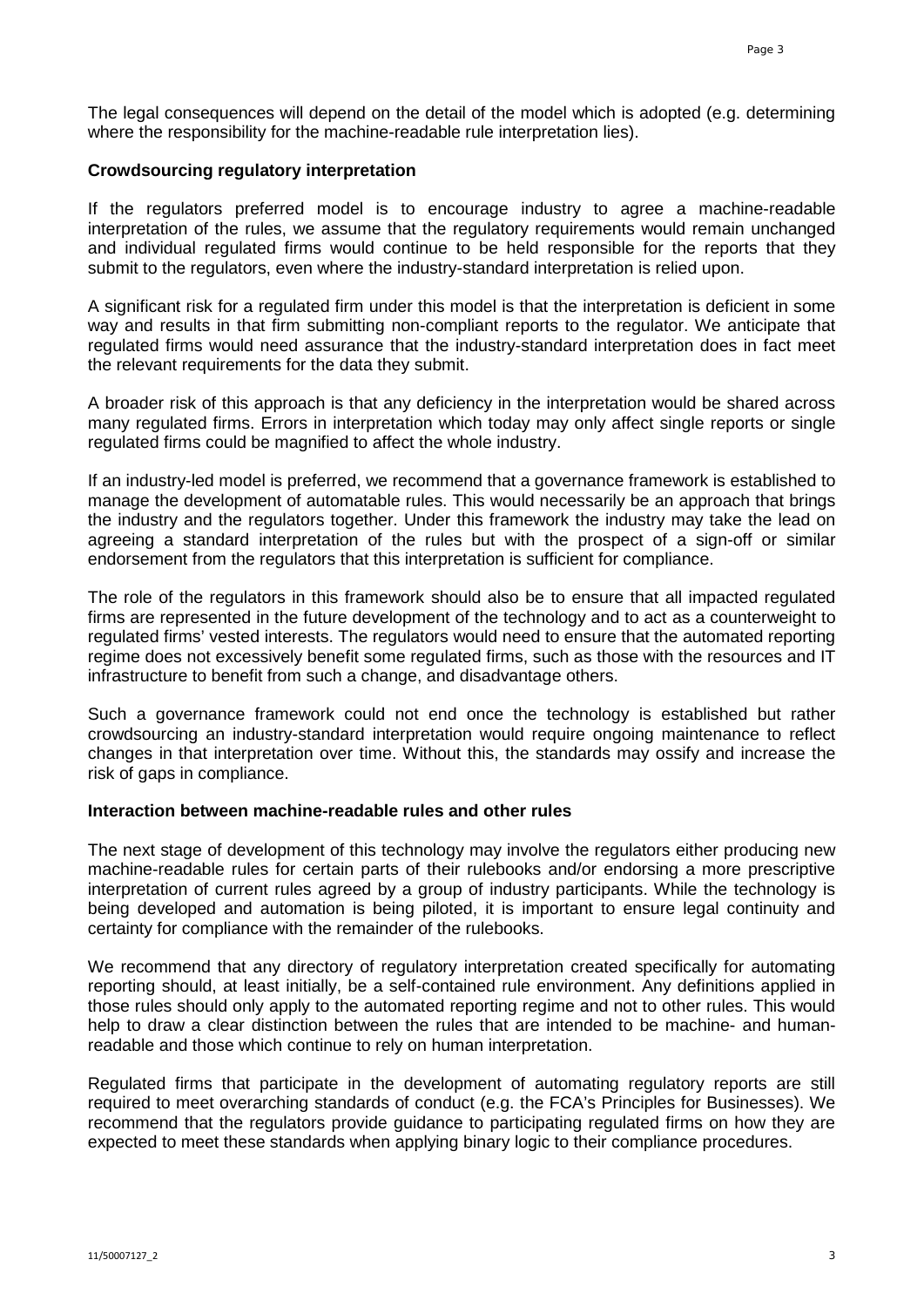# **Rule changes and straight-through processing**

The techsprint explored the potential for real time changes to reporting requirements. To simulate a rule change, thresholds in the definitions developed by the FCA and Bank of England's machinereadable rules were changed. When the code was re-run, the data that was reported changed accordingly without any human intervention.

This was possible because the simulated data store had been recalibrated in a way that corresponded with the more prescriptive machine-readable rule. If this were replicated across the industry, the regulators would effectively be able to pull certain data from firms' data stores on demand, i.e. straight-through processing of regulatory reporting.

In relation to that standardised data, external consultations on proposed rule changes in the automated reporting regime could be considerably shorter or even dispensed with on the basis that the regulators would have access to the data in any event and could produce the reports they need on demand (although this would likely need a change in the regulators' powers under legislation).

If this approach is taken, we recommend that legal safeguards are put in place on the use of this data and transparent processes to inform regulated firms of what data is taken, when, and how it is used. Where possible, this information should be disclosed before the data is taken.

There should also be clear internal processes at the regulators for the approval of rule changes within the automated reporting regime. Proposed rule changes should be put before the FCA Board or a specific committee designed to consider changes to the automated reporting regime.

We recommend that, once it is established, significant changes to the automated reporting regime (e.g. where new inputs are required) continue to be open to consultation as for the existing process. Individual regulated firms and/or any industry group setting the standard interpretation would then be able to comment on the feasibility of the proposed change and work with the regulators on the change that is required to the standard interpretation and/or the storage of regulated firms' data.

We also recommend that the process for rule changes is built into an ongoing governance framework. The regulators have an important role to play to ensure that any rule change does not excessively benefit some regulated firms to the disadvantage of others.

## **Liability for reports**

Depending on the model which is adopted, we assume that individual regulated firms will continue to be held responsible for the accuracy of the reports that they submit to the regulators.

We recommend that the regulators provide specific guidance on the liability for an error in an automated report. Errors which result from an agreed prescriptive interpretation of a rule or a standardised code should be treated more leniently than errors which result from firms' data not being held correctly or failures in the systems and controls in relation to the automated reporting regime. While technology is being developed during the pilot phase, we recommend that firms are given the option of participating in a sandbox environment which allows them to test the new technology under enhanced regulatory supervision.

Careful consideration should be given as to what status the prescriptive interpretation of a rule or the standardised code has in law. Subject to further clarity on what the preferred model is, we expect that the original rule which is retained in the regulators' rules continues to be authoritative and that this is what would be referred to in the event of any enforcement action.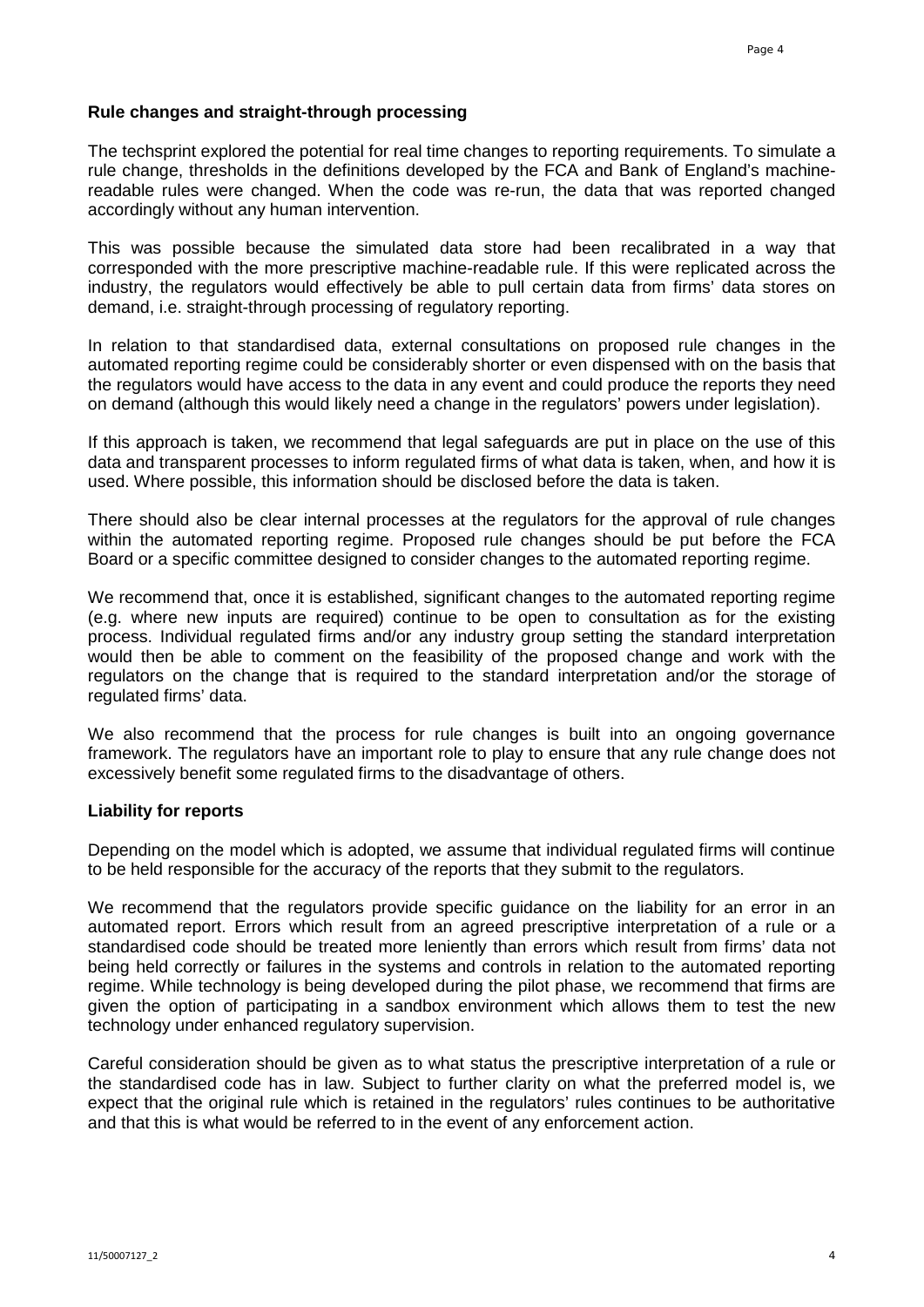Finally, it is also important to clarify what the responsibility of a firm should be where it does not agree with the prescriptive interpretation of a rule (or rule change) in the automated reporting regime. The governance framework to develop the technology should take this into account.

#### **Individual accountability**

In addition to our assumption that regulated firms will continue to be held responsible for the accuracy of their reports, we also assume that any individual responsibility with respect to those reports will also remain unchanged.

We do not think that the application of technology for regulatory compliance changes the fundamentals of firms' governance arrangements. However, the relevant Senior Managers and Approved Persons would benefit from additional guidance from the regulators regarding how best to exercise their responsibilities when relying on a standardised interpretation of rules.

#### **Monitoring reports**

In the context of transaction reporting, regulated firms must have appropriate systems in place to check the accuracy of transaction reports that are sent to the regulators.

Similarly, we recommend that any automated regulatory reports which the regulators receive from regulated firms are made available to those firms to allow them to cross-check their accuracy against the data they hold.

#### **Next stage of development**

According to the Call for Input, the techsprint focused on the reporting of retail customer liabilities partly because it applies to a wide range of regulated firms.

We recommend that the next stage for this work should bring together a smaller number of firms who have most to gain from this type of automation of regulatory compliance (most likely those with the resources and IT infrastructure to benefit from automated reporting). If successful, these pilots could then be rolled out to other rules with broader application.

#### **Identifying automatable rules**

Some rules are more amenable to being automated than others. Rules which require regulated firms to process and report on large amounts of data are the most likely to be adaptable to a form of Boolean logic and so be made machine-executable.

It should be acknowledged that the vast majority of regulatory requirements, including possibly many reporting requirements, are not amenable to being reproduced in a machine-readable format without considerable change to their scope. This may be because the data inputs which are required for a given rule are not stored or storable in a machine (for example, the FCA's fair, clear and not misleading rule). It may also be because the rule has been written to include deliberate ambiguity or human judgment (for example, where catch-all language has been used because the draftsperson cannot itemise every possible outcome which the rule is intended to cover).

To ensure the success of this work, we recommend that its future development recognises the limitations of the technology and continues to focus on the limited number of practically automatable regulations i.e. technical, data-driven requirements. We anticipate that automating even only these rules would still have a significant benefit on the overall burden of regulatory compliance for the industry.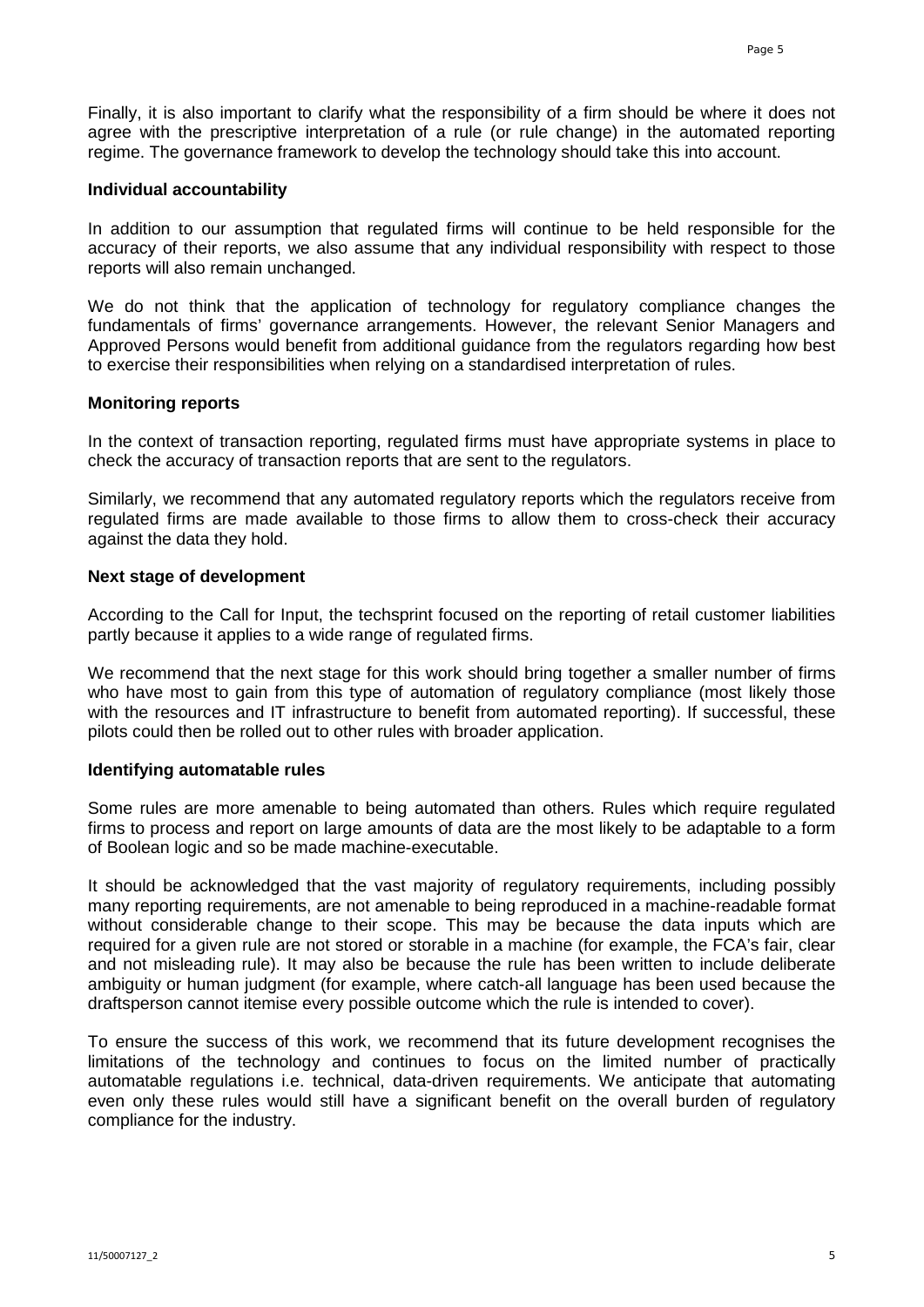## **Standardising rules**

In addition to the work to automate certain regulatory reports, an alternative and complementary approach could be taken to standardise the remainder of the regulatory rulebook. For example, if the FCA were to adopt a particular standard such as Semantics of Business Vocabulary & Business Rules or develop its own syntax and apply it consistently over one or more of its sourcebooks, this would help the interpretation of the rules by humans as well as machines.

If you would find it helpful to discuss any of these comments then we would be happy to do so. Please contact Karen Anderson by telephone on +44 (0) 20 7466 2404 or by email at [Karen.Anderson@hsf.com](mailto:Karen.Anderson@hsf.com) in the first instance.

Yours faithfully

Kannford

**Karen Anderson** *Chair, CLLS Regulatory Law Committee*

© CITY OF LONDON LAW SOCIETY 2018 All rights reserved. This paper has been prepared as part of a consultation process. Its contents should not be taken as legal advice in relation to a particular situation or transaction.